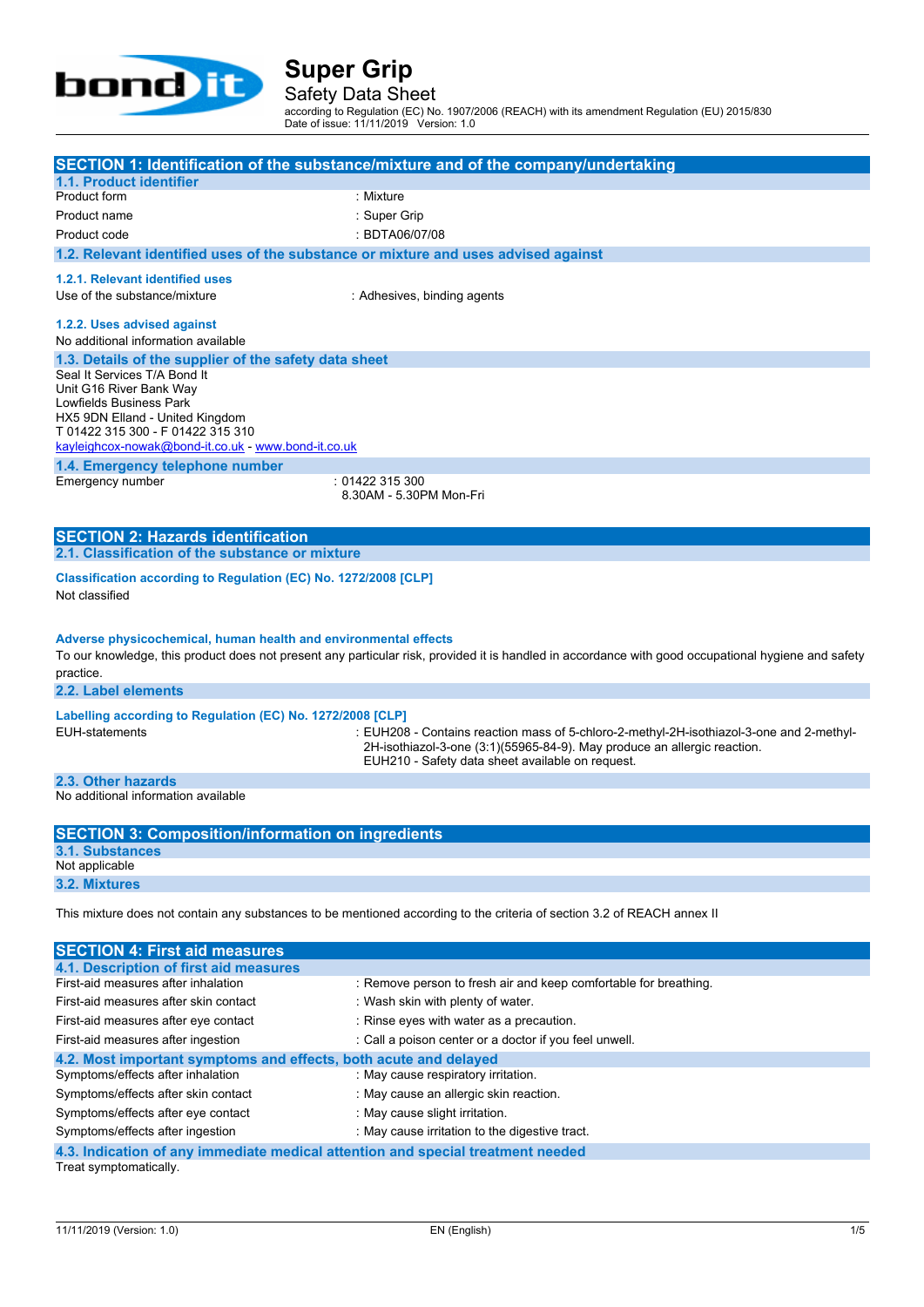### Safety Data Sheet

according to Regulation (EC) No. 1907/2006 (REACH) with its amendment Regulation (EU) 2015/830

| <b>SECTION 5: Firefighting measures</b>                                         |                                                                                                                                             |
|---------------------------------------------------------------------------------|---------------------------------------------------------------------------------------------------------------------------------------------|
| 5.1. Extinguishing media                                                        |                                                                                                                                             |
| Suitable extinguishing media                                                    | : Water spray. Dry powder. Foam. Carbon dioxide.                                                                                            |
| 5.2. Special hazards arising from the substance or mixture                      |                                                                                                                                             |
| Hazardous decomposition products in case of fire : Toxic fumes may be released. |                                                                                                                                             |
| 5.3. Advice for firefighters                                                    |                                                                                                                                             |
| Protection during firefighting                                                  | : Do not attempt to take action without suitable protective equipment. Self-contained<br>breathing apparatus. Complete protective clothing. |

| <b>SECTION 6: Accidental release measures</b>                            |                                                                                                                                                                |
|--------------------------------------------------------------------------|----------------------------------------------------------------------------------------------------------------------------------------------------------------|
| 6.1. Personal precautions, protective equipment and emergency procedures |                                                                                                                                                                |
| 6.1.1. For non-emergency personnel                                       |                                                                                                                                                                |
| <b>Emergency procedures</b>                                              | : Ventilate spillage area.                                                                                                                                     |
| 6.1.2. For emergency responders                                          |                                                                                                                                                                |
| Protective equipment                                                     | : Do not attempt to take action without suitable protective equipment. For further information<br>refer to section 8: "Exposure controls/personal protection". |
| <b>6.2. Environmental precautions</b>                                    |                                                                                                                                                                |
| Avoid release to the environment.                                        |                                                                                                                                                                |
| 6.3. Methods and material for containment and cleaning up                |                                                                                                                                                                |
| Methods for cleaning up                                                  | : Take up liquid spill into absorbent material. Shovel or sweep up and put in a closed<br>container for disposal.                                              |
| Other information                                                        | : Dispose of materials or solid residues at an authorized site.                                                                                                |
| 6.4. Reference to other sections                                         |                                                                                                                                                                |
| For further information refer to section 13.                             |                                                                                                                                                                |

| <b>SECTION 7: Handling and storage</b>                            |                                                                                                        |
|-------------------------------------------------------------------|--------------------------------------------------------------------------------------------------------|
| 7.1. Precautions for safe handling                                |                                                                                                        |
| Precautions for safe handling                                     | : Ensure good ventilation of the work station. Wear personal protective equipment.                     |
| Hygiene measures                                                  | : Do not eat, drink or smoke when using this product. Always wash hands after handling the<br>product. |
| 7.2. Conditions for safe storage, including any incompatibilities |                                                                                                        |
| Storage conditions                                                | : Store in a well-ventilated place. Keep cool. Keep container tightly closed.                          |
| 7.3. Specific end use(s)                                          |                                                                                                        |

No additional information available

**Environmental exposure controls:**

Avoid release to the environment.

| <b>SECTION 9: Physical and chemical properties</b>         |          |  |  |
|------------------------------------------------------------|----------|--|--|
| 9.1. Information on basic physical and chemical properties |          |  |  |
| Physical state                                             | : Liauid |  |  |
| Appearance                                                 | :Paste.  |  |  |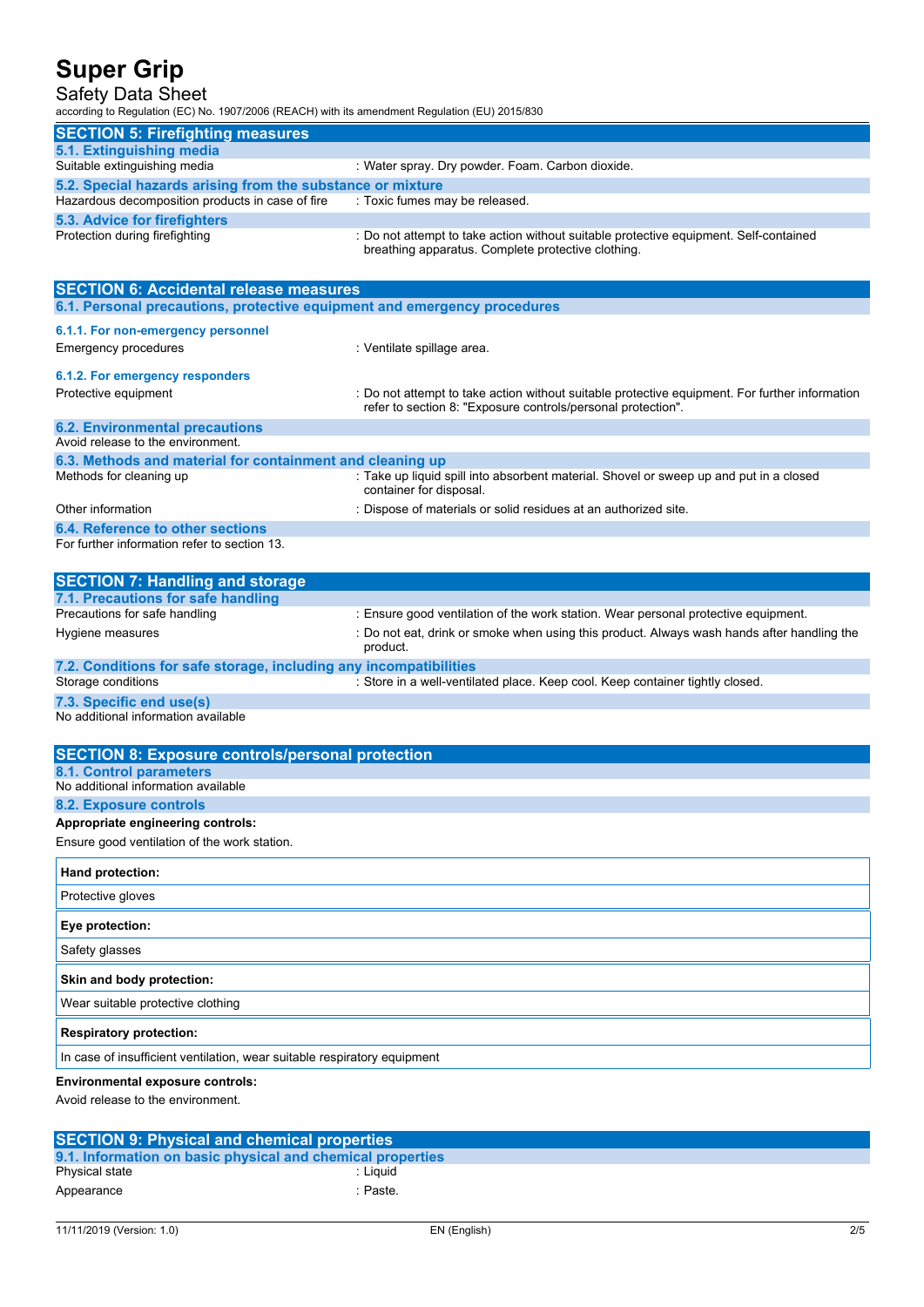### Safety Data Sheet

according to Regulation (EC) No. 1907/2006 (REACH) with its amendment Regulation (EU) 2015/830

| Colour                                     | : Off-white.              |
|--------------------------------------------|---------------------------|
| Odour                                      | : characteristic.         |
| Odour threshold                            | : No data available       |
| рH                                         | $:8-9$                    |
| Relative evaporation rate (butylacetate=1) | : No data available       |
| Melting point                              | : Not applicable          |
| Freezing point                             | : No data available       |
| Boiling point                              | . No data available       |
| Flash point                                | . No data available       |
| Auto-ignition temperature                  | : No data available       |
| Decomposition temperature                  | : No data available       |
| Flammability (solid, gas)                  | : Not applicable          |
| Vapour pressure                            | : No data available       |
| Relative vapour density at 20 °C           | : No data available       |
| Relative density                           | : No data available       |
| Density                                    | : ≈ 1.7 g/cm <sup>3</sup> |
| Solubility                                 | : Miscible with water.    |
| Log Pow                                    | : No data available       |
| Viscosity, kinematic                       | : No data available       |
| Viscosity, dynamic                         | : No data available       |
| <b>Explosive properties</b>                | : No data available       |
| Oxidising properties                       | : No data available       |
| <b>Explosive limits</b>                    | . No data available       |
| 9.2. Other information                     |                           |

No additional information available

|     |  |  |  | <b>SECTION 10: Stability and reactivity</b> |  |
|-----|--|--|--|---------------------------------------------|--|
| --- |  |  |  |                                             |  |

#### **10.1. Reactivity** The product is non-reactive under normal conditions of use, storage and transport.

**10.2. Chemical stability**

Stable under normal conditions. **10.3. Possibility of hazardous reactions**

No dangerous reactions known under normal conditions of use.

**10.4. Conditions to avoid**

None under recommended storage and handling conditions (see section 7).

**10.5. Incompatible materials**

No additional information available

**10.6. Hazardous decomposition products**

Under normal conditions of storage and use, hazardous decomposition products should not be produced.

| <b>SECTION 11: Toxicological information</b> |                  |  |
|----------------------------------------------|------------------|--|
| 11.1. Information on toxicological effects   |                  |  |
| Acute toxicity (oral)                        | : Not classified |  |
| Acute toxicity (dermal)                      | : Not classified |  |
| Acute toxicity (inhalation)                  | : Not classified |  |
| Skin corrosion/irritation                    | : Not classified |  |
|                                              | pH: 8 - 9        |  |
| Serious eye damage/irritation                | : Not classified |  |
|                                              | pH: 8 - 9        |  |
| Respiratory or skin sensitisation            | : Not classified |  |
| Germ cell mutagenicity                       | : Not classified |  |
| Carcinogenicity                              | : Not classified |  |
| Reproductive toxicity                        | : Not classified |  |
| STOT-single exposure                         | : Not classified |  |
| STOT-repeated exposure                       | : Not classified |  |
| Aspiration hazard                            | : Not classified |  |
|                                              |                  |  |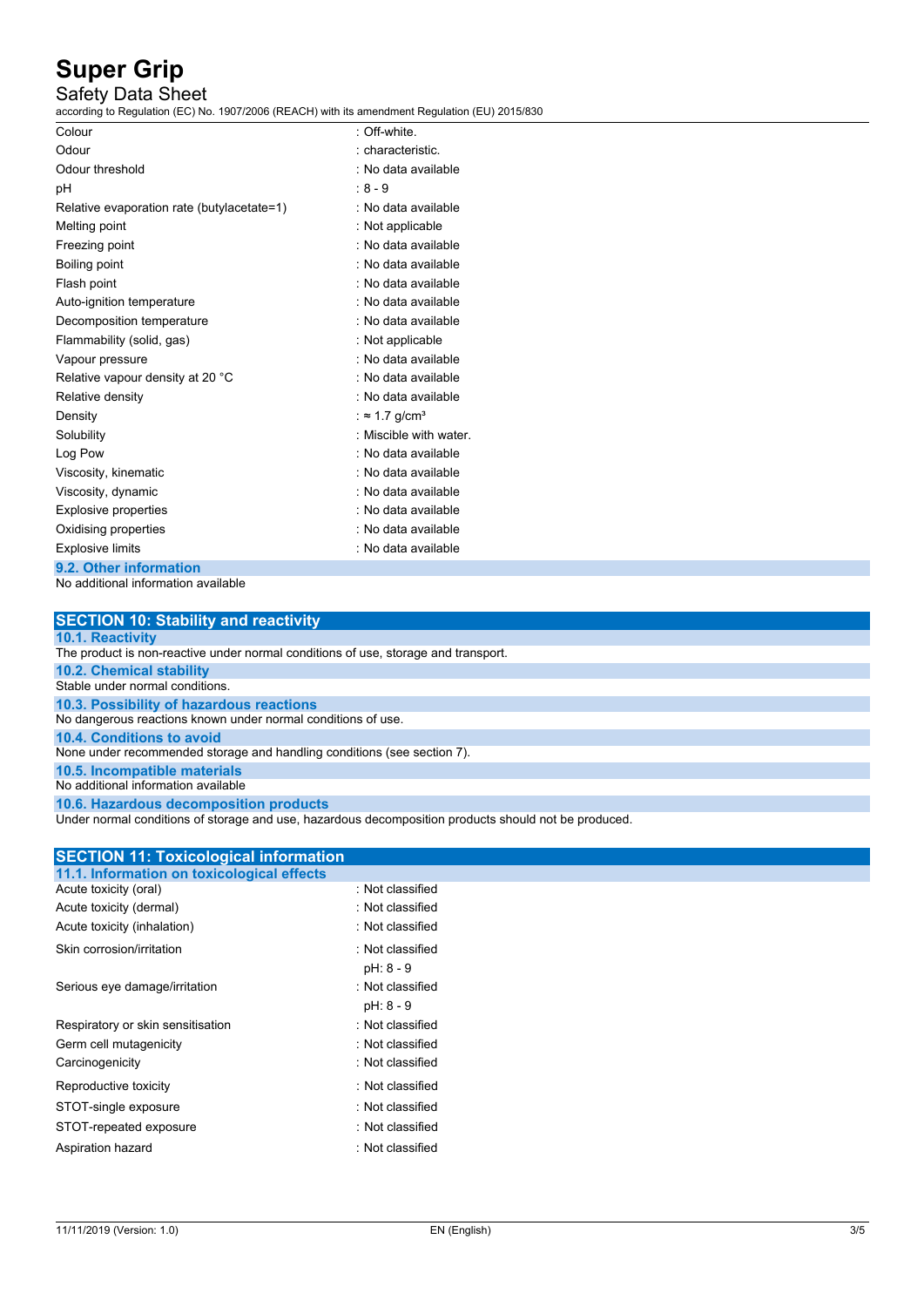## Safety Data Sheet

according to Regulation (EC) No. 1907/2006 (REACH) with its amendment Regulation (EU) 2015/830

| <b>SECTION 12: Ecological information</b>                    |                                                                                                                            |
|--------------------------------------------------------------|----------------------------------------------------------------------------------------------------------------------------|
| 12.1. Toxicity                                               |                                                                                                                            |
| Ecology - general                                            | : The product is not considered harmful to aquatic organisms nor to cause long-term<br>adverse effects in the environment. |
| Hazardous to the aquatic environment, short-term<br>(acute)  | : Not classified                                                                                                           |
| Hazardous to the aquatic environment, long-term<br>(chronic) | : Not classified                                                                                                           |
| 12.2. Persistence and degradability                          |                                                                                                                            |
| No additional information available                          |                                                                                                                            |
| 12.3. Bioaccumulative potential                              |                                                                                                                            |
| No additional information available                          |                                                                                                                            |
| 12.4. Mobility in soil                                       |                                                                                                                            |
| No additional information available                          |                                                                                                                            |
| 12.5. Results of PBT and vPvB assessment                     |                                                                                                                            |
| No additional information available                          |                                                                                                                            |
| 12.6. Other adverse effects                                  |                                                                                                                            |
| No additional information available                          |                                                                                                                            |

## **SECTION 13: Disposal considerations**

**13.1. Waste treatment methods**

: Dispose of contents/container in accordance with licensed collector's sorting instructions.

### **SECTION 14: Transport information**

| In accordance with ADR / RID / IMDG / IATA / ADN |                                                                  |               |               |               |
|--------------------------------------------------|------------------------------------------------------------------|---------------|---------------|---------------|
| <b>ADR</b>                                       | <b>IMDG</b>                                                      | <b>IATA</b>   | <b>ADN</b>    | <b>RID</b>    |
| 14.1. UN number                                  |                                                                  |               |               |               |
| Not regulated                                    | Not regulated                                                    | Not regulated | Not regulated | Not regulated |
| 14.2. UN proper shipping name                    |                                                                  |               |               |               |
| Not regulated                                    | Not regulated<br>Not regulated<br>Not regulated<br>Not regulated |               |               |               |
| 14.3. Transport hazard class(es)                 |                                                                  |               |               |               |
| Not regulated                                    | Not regulated                                                    | Not regulated | Not regulated | Not regulated |
| 14.4. Packing group                              |                                                                  |               |               |               |
| Not regulated                                    | Not regulated                                                    | Not regulated | Not regulated | Not regulated |
| 14.5. Environmental hazards                      |                                                                  |               |               |               |
| Not regulated                                    | Not regulated                                                    | Not regulated | Not regulated | Not regulated |
| No supplementary information available           |                                                                  |               |               |               |

### **14.6. Special precautions for user**

**Overland transport**

Not regulated

**Transport by sea**

Not regulated

**Air transport**

Not regulated

**Inland waterway transport**

Not regulated

**Rail transport**

Not regulated

**14.7. Transport in bulk according to Annex II of Marpol and the IBC Code** Not applicable